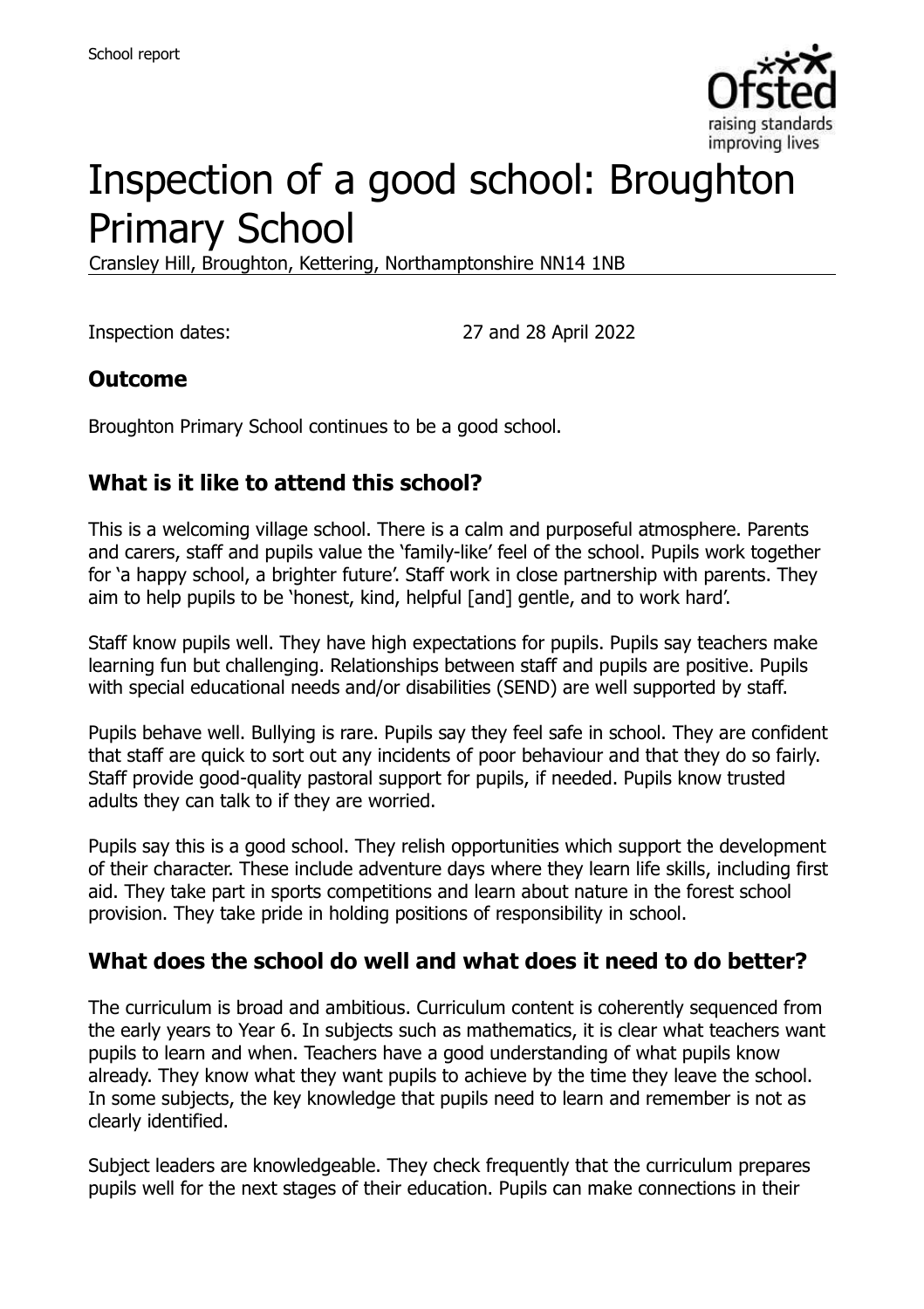

learning. Topics of learning are linked together. Pupils apply their knowledge and practise their skills in different contexts. For example, pupils in Year 6 develop their geographical mapping skills in art and design lessons. They read 'The adventures of Odysseus' to extend their historical knowledge of ancient Greece.

Leaders prioritise reading. They promote the importance of reading from the early years. Reading for pleasure and information is encouraged. Pupils enjoy choosing books from the school's well-stocked library. They read often. They talk eagerly about their favourite books and authors they admire. Children in the early years learn phonics from their first week in school. Staff receive appropriate training to teach phonics well. The books pupils read are matched to the sounds they know. As they move through the school, pupils become increasingly fluent readers. Pupils who need more help with reading, including those with SEND, receive timely and targeted support. Staff provide extra phonics sessions when needed.

Teachers adapt their teaching strategies to support pupils with SEND. They provide suitable resources to make learning accessible. Extra programmes of support and teaching are provided when necessary. However, leaders do not check exactly the small steps pupils make with the extra support they receive. They cannot be sure that the support is accurately targeted and consistently effective in meeting pupils' needs.

There is a variety of activities, trips and experiences provided for pupils. These opportunities enrich pupils' learning. They can enjoy a range of extra-curricular clubs, including archery, choir and basketball. Pupils are looking forward to residential trips later this term. Year 2 pupils are excited about their upcoming trip to London for the Queen's Jubilee celebrations. The school's ethos encourages pupils to be respectful and polite. They develop independence and learn leadership skills through positions of responsibility.

Staff appreciate the support leaders provide to consider their workload and ensure their welfare. They enjoy working with other members of staff to share ideas and improve their practice.

Most parents are supportive of the school and staff. Typically, they value the way their children are 'supported and encouraged to be the best they can be'.

# **Safeguarding**

The arrangements for safeguarding are effective.

Leaders and governors prioritise safeguarding. They ensure that staff receive appropriate training to keep pupils safe. Staff understand their responsibility to safeguard pupils. They know what to do if they identify that a pupil may be at risk. They promptly report any concerns. Pupils learn how to stay safe. They learn about fire safety and 'stranger danger'. They understand the importance of online safety.

Leaders are persistent in following up concerns. They ensure relevant information is shared appropriately. They provide prompt support for pupils and their families. They work actively with external services when they may be helpful to pupils.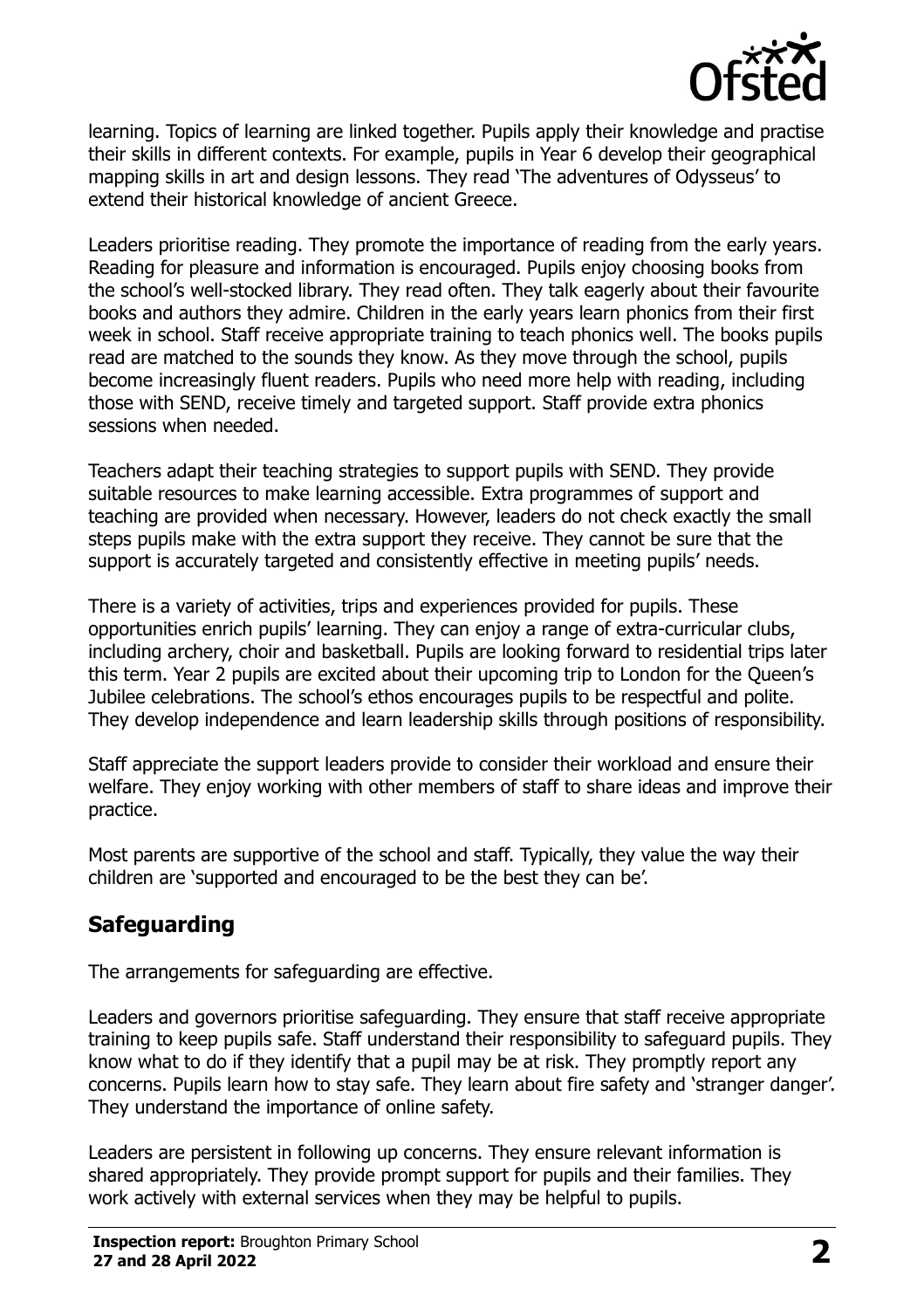

# **What does the school need to do to improve?**

# **(Information for the school and appropriate authority)**

- In some subjects the key knowledge that pupils must learn and remember is not clearly identified. This makes it difficult for teachers to understand how knowledge needs to build logically. Leaders must ensure that the knowledge pupils need to know is clearly identified and sequenced for all subjects.
- Leaders identify promptly those pupils with SEND who need extra help. Programmes of support are put in place. However, leaders do not measure precisely enough the effectiveness of this support. They cannot be sure that it is having the best possible impact for pupils. Leaders should evaluate thoroughly the effectiveness of any additional help and programmes of support to ensure pupils' needs are met in the best possible way.

#### **Background**

When we have judged a school to be good, we will then normally go into the school about once every four years to confirm that the school remains good. This is called a section 8 inspection of a good or outstanding school, because it is carried out under section 8 of the Education Act 2005. We do not give graded judgements on a section 8 inspection. However, if we find evidence that a school would now receive a higher or lower grade, then the next inspection will be a section 5 inspection. Usually this is within one to two years of the date of the section 8 inspection. If we have serious concerns about safeguarding, behaviour or the quality of education, we will deem the section 8 inspection as a section 5 inspection immediately.

This is the second section 8 inspection since we judged the school to be good in March 2017.

#### **How can I feed back my views?**

You can use [Ofsted Parent View](https://parentview.ofsted.gov.uk/) to give Ofsted your opinion on your child's school, or to find out what other parents and carers think. We use information from Ofsted Parent View when deciding which schools to inspect, when to inspect them and as part of their inspection.

The Department for Education has further quidance on how to complain about a school.

If you are the school and you are not happy with the inspection or the report, you can [complain to Ofsted.](https://www.gov.uk/complain-ofsted-report)

#### **Further information**

You can search for [published performance information](http://www.compare-school-performance.service.gov.uk/) about the school.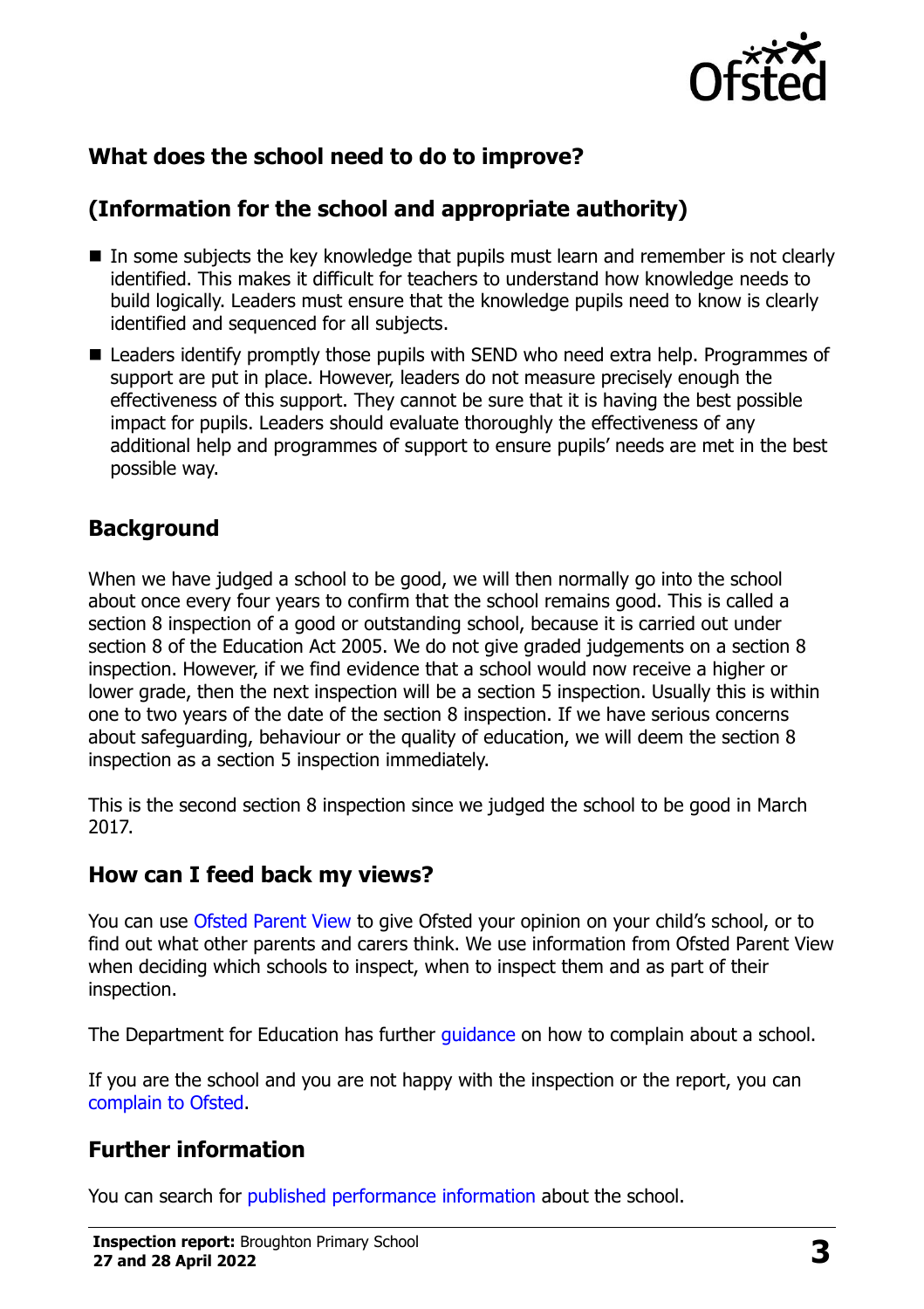

In the report, '[disadvantaged pupils](http://www.gov.uk/guidance/pupil-premium-information-for-schools-and-alternative-provision-settings)' refers to those pupils who attract government pupil premium funding: pupils claiming free school meals at any point in the last six years and pupils in care or who left care through adoption or another formal route.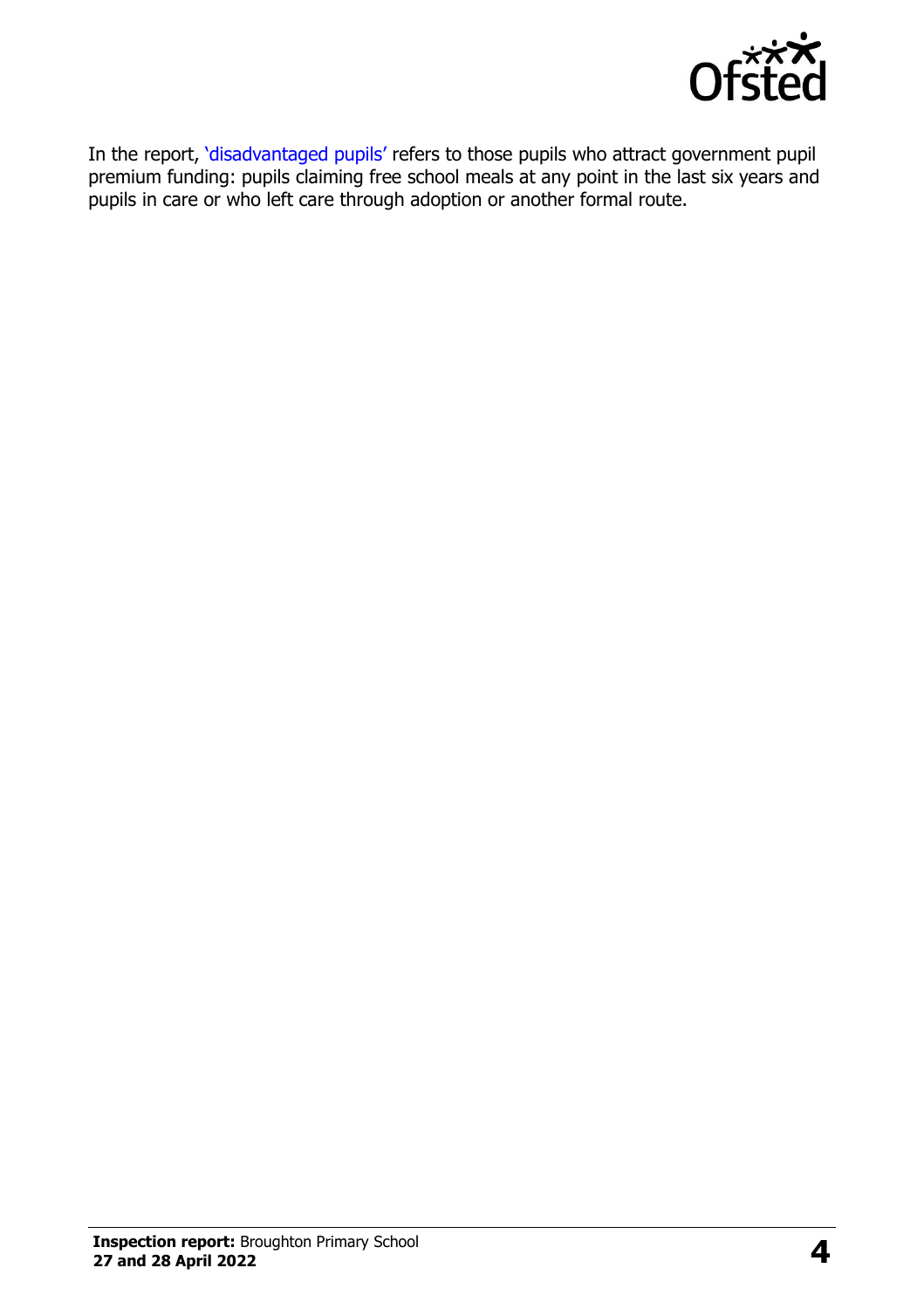

# **School details**

| Unique reference number             | 121799                                                             |
|-------------------------------------|--------------------------------------------------------------------|
| <b>Local authority</b>              | North Northamptonshire                                             |
| <b>Inspection number</b>            | 10227877                                                           |
| <b>Type of school</b>               | Primary                                                            |
| <b>School category</b>              | Community                                                          |
| Age range of pupils                 | 4 to 11                                                            |
| <b>Gender of pupils</b>             | Mixed                                                              |
| Number of pupils on the school roll | 205                                                                |
| <b>Appropriate authority</b>        | The governing body                                                 |
| <b>Chair of governing body</b>      | Simon Lindley                                                      |
| <b>Headteacher</b>                  | <b>Claire Shortt</b>                                               |
| <b>Website</b>                      | www.broughtonprimaryschool.co.uk                                   |
| Date of previous inspection         | 28 March 2017, under section 8 of the<br><b>Education Act 2005</b> |

# **Information about this school**

- The school runs before- and after-school clubs for pupils.
- The school does not use any alternative providers.

# **Information about this inspection**

- This was the first routine inspection the school received since the COVID-19 pandemic began. Inspectors discussed the impact of the pandemic with leaders and have taken that into account in their evaluation of the school.
- The inspector met with the headteacher, deputy headteacher, the assistant to the special educational needs coordinator, the school business manager, some subject leaders, several members of staff and groups of pupils. The inspector met with the chair of the governing body and a school improvement partner for the local authority.
- The quality of education was considered through deep dives into mathematics, early reading and physical education. The inspector looked at curriculum plans for these subjects, visited lessons, spoke to teachers, spoke to some pupils about their learning and looked at samples of pupils' work. The inspector listened to pupils reading.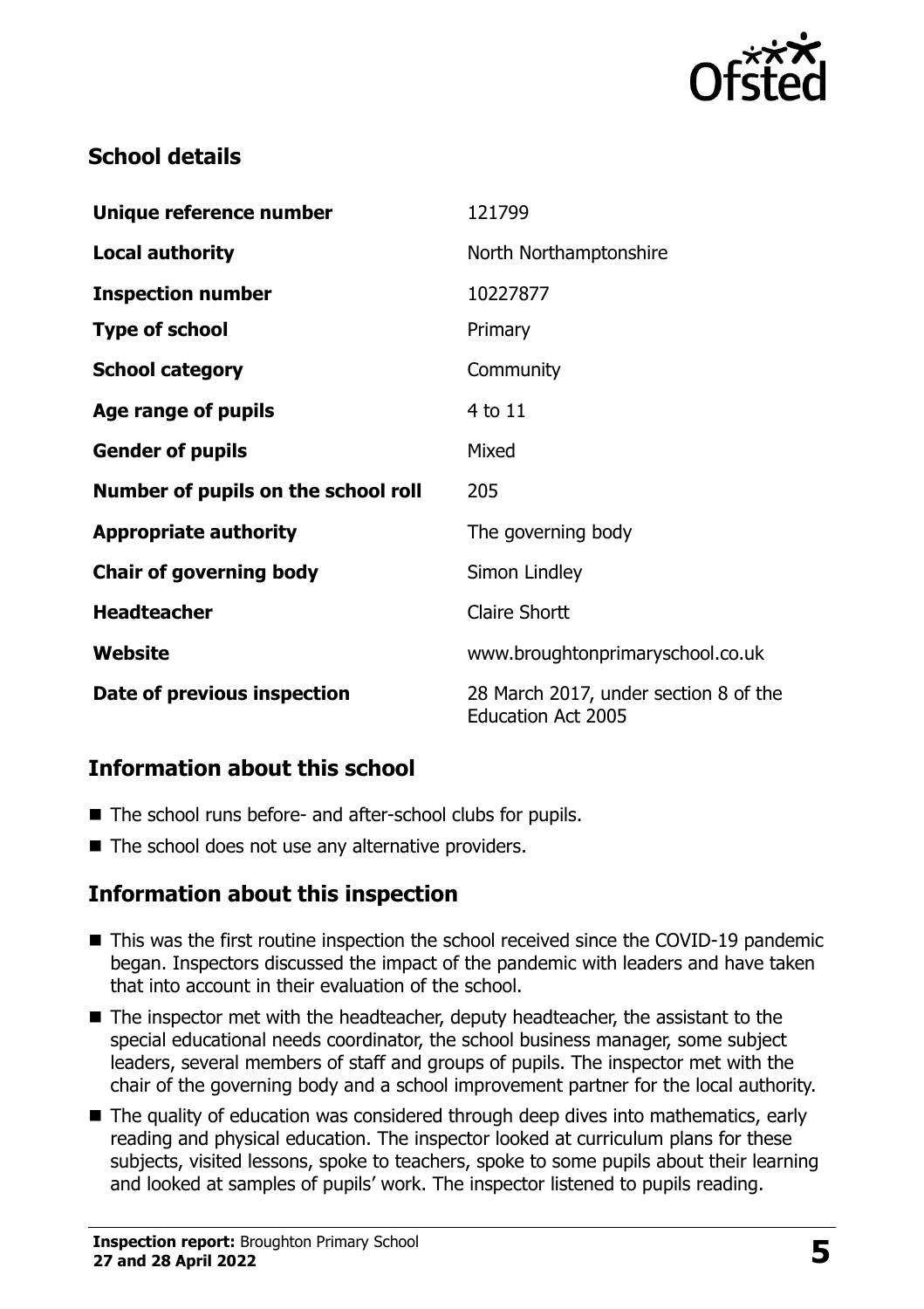

- The inspector spoke to curriculum leaders and looked at planning and pupils' work for other subjects, such as science, history and art.
- To check the effectiveness of safeguarding, the inspector reviewed the school's policies and procedures, met with the designated safeguarding leaders and spoke with pupils and staff.
- The inspector spoke with some parents at the start of the school day. The responses to Ofsted's questionnaires were taken into account.

#### **Inspection team**

Stephanie Innes-Taylor, lead inspector Her Majesty's Inspector